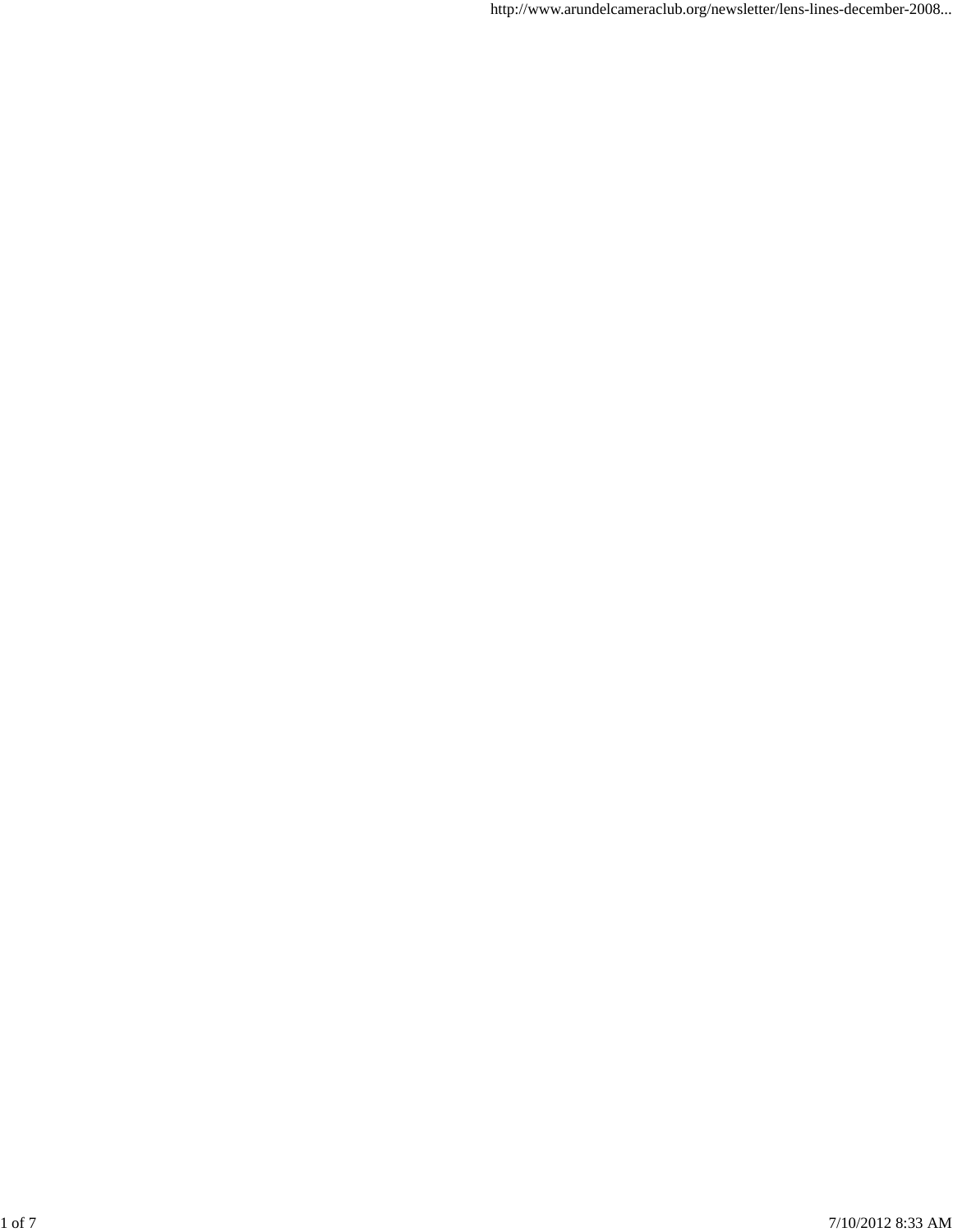# **LENS LINES**

December 2008

**President** Howard Penn 410-544-1742 howwardpennphoto@ comcast.net

**1st VP(s) Programs** Chuck Gallegos 410-571-0562 gallegoscl@gmail.com

Betty Harris 410-729-0255 ef.harris@verizon.net

**2nd VP Contests** Chip Bulgin 410-518-6876 chip.bulgin@comcast.net

**Secretary/Treasurer** Sunny Frank

301-261-6181 sunnyfrank@covad.net

**Delegates**

Dick Chomitz 410-721-5573

**Webmaster**

David Joyner wdjoyner@gmail.com

# The Official Newsletter of the Anne Arundel Camera Club

http://arundelcameraclub.org/ http://flickr.com/groups/arundelcamera/

# **Field Trip**

December 6th - Conowingo Dam

# **Programs Planned**

**December 3** Contest Digital and Mono, Abstract **December 10** Contest Slide and Color Prints, Abstract **December 17** Christmas Party **December 24** No Meeting - Christmas break **December 31** No Meeting - News Year's Break

# **October Contests - People**

# **November Contests**

**Novice Digital November 5, 2008**

1st Place Patrick McCann "Comfortably One" 2nd Place David Harding "Sleeping Bronze" 3rd Place Louis Sapienza "Fall Fire" 4th Place Michelle Barkdoll "Bald Eagle" HM Mary Swanson "High and Dry" HM Mike Thomas "Lighted Masts" HM David Harding "Red Robe" HM Patrick McCann "Wednesday Night Sailboat Races"

# **Unlimited Digital November 5, 2008**

1st Place Chuck Gallegos "Three Victorian Ladies" 2nd Place Bob Miller "Alps" 3rd Place Dolphy Glendinning "Wet Web" 4th Place Howard Penn "Dam" HM Howard Penn "Fall Fence"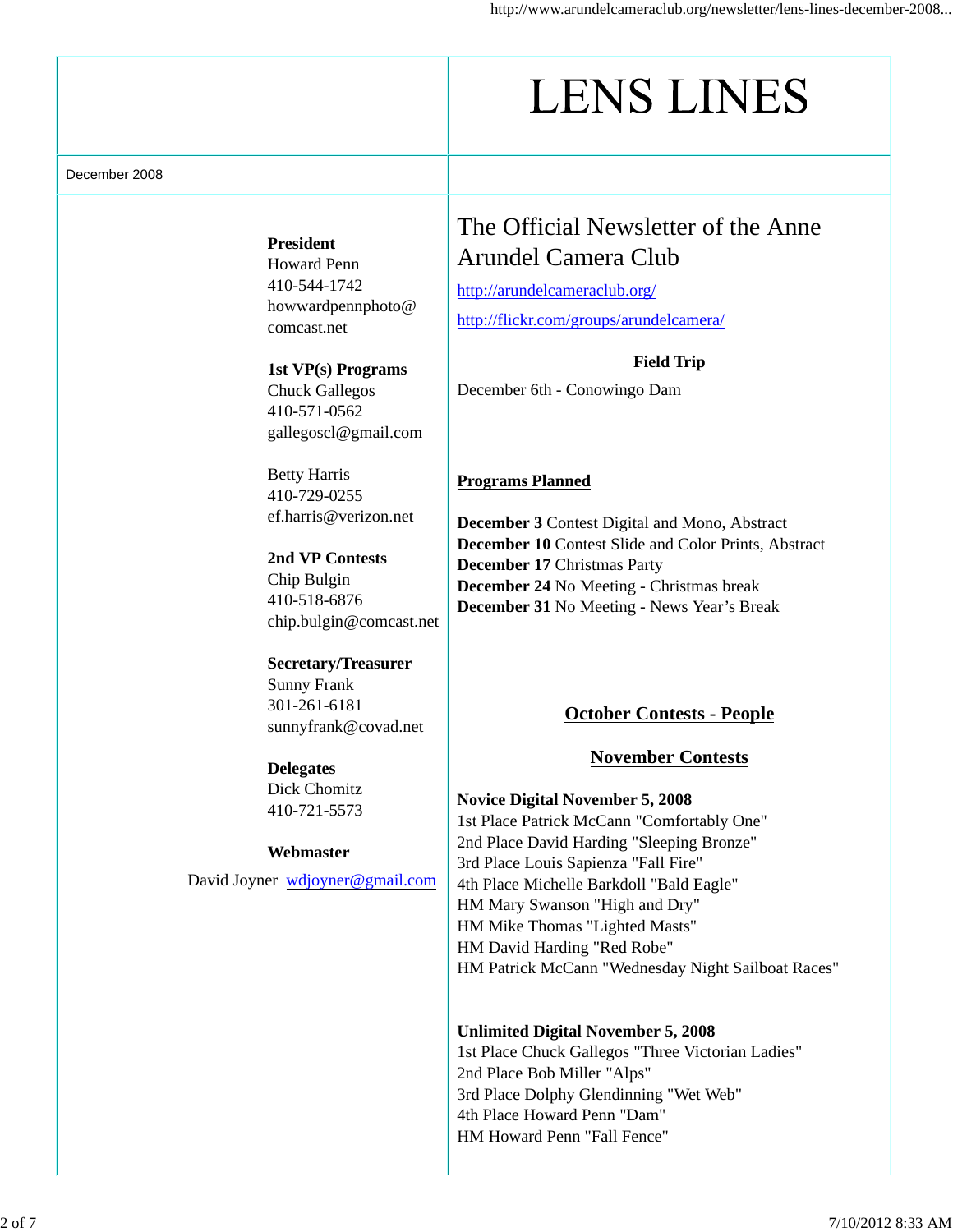HM Bob Miller "Poppy"

#### **Novice Monochrome Prints November 5, 2008**

1st Place David Harding "Portrait of a Barn Owl" 2nd Place David Harding "Splash" 3rd Place Jackie Colestock "Ike Slaps Cape Neddick" 4th Place Michelle Barkdoll "Sandpiper" HM David Harding "Sod Roof Barns" HM Charles Graf "Spring at Longwood Gardens" HM Richard Meade, Jr. "Eastpoint 6 AM"

#### **Unlimited Monochrome Prints November 5, 2008**

1st Place Dolphy Glendinning "C & O Canal House" 2nd Place Chuck Gallegos "Autumn Milkweed" 3rd Place Donna Neal "Come Here Big Boy" 4th Place Angel Kidwell "Cliff Dweller" HM Gene Crooks "The Pain of Loneliness" HM Donna Neal "Blow Me a Kiss"

#### **Novice Color Prints November 19, 2008**

1st Place Angel Kidwell "Morning Lotus" 2nd Place Charles Graf "Colorful Plumbing" 3rd Place Cathleen Steele "Fall Fantasy" 4th Place Tim Champney "Cup of Sunshine" HM Michelle Barkdoll "Up, Up and Away" HM John Milleker, Jr. "Mom, Buy Me One" HM Mike Thomas "Sail and Tackle"

#### **Unlimited Color Prints November 19, 2008**

1st Place Gene Crooks "Dreaming of a Better Place" 2nd Place Chuck Gallegos "Beached Leaf" 3rd Place Gene Crooks "Last Train to Anchorage" 4th Place Gene Crooks "Fishing at Dusk" HM Howard Penn "Snow in Autumn"

#### **Unlimited Slides November 19, 2008**

1st Place Chuck Gallegos "Blueberry Trail" 2nd Place Sunny Frank "Sunflower Field" 3rd Place Sunny Frank "Little Screech" 4th Place John Milleker, Jr. "Iron Leaves" HM Charles Graf "Petrified Wood" HM John Milleker, Jr. "Fall Road"

**Annual Arundel Camera Club Christmas Party Wednesday December 17 2008 7:30 pm**

Fellow club member, Mike Thomas and his wife Dawn, have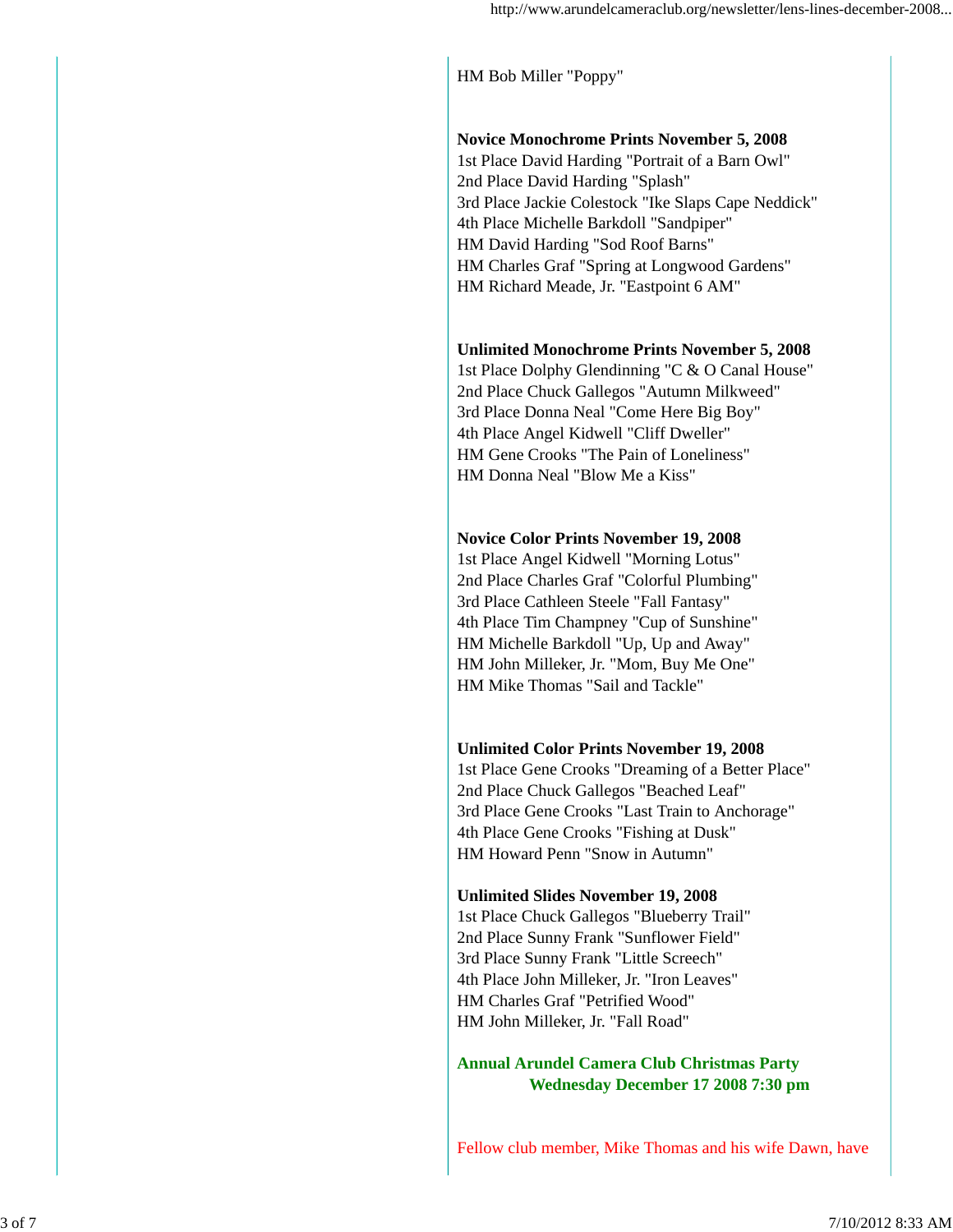kindly opened their doors and are sharing their home for the ACC Christmas Party. Bring something yummy to eat to share with your fellow clubbers. Sodas will be provided by the club, but if you want something stronger it's BYOB. Don't forget to bring a gift if you want to participate in the gift exchange game - watch out for the infamous make-up case gift. So please join us for some holiday merriment!

> Mike Thomas and Dawn Grannas' House 905 Wagner Farm Ct Millersville, MD 21108

410-299-0433

#### **Directions from Severna Park High School**

Start out going SOUTHWEST on ROBINSON RD toward WHITE OAK DR ROBINSON RD becomes BENFIELD RD BENFIELD RD becomes BENFIELD BLVD Turn RIGHT onto VETERANS HWY Turn LEFT onto BRIGHTVIEW DR Turn RIGHT onto GROVER RD Turn LEFT onto DANIELS PURCHASE WAY Turn RIGHT onto WAGNER FARM RD Turn LEFT onto WAGNER FARM CT. End at 905 Wagner Farm Ct Millersville, MD 21108

# **Donations Wanted**

The Art Department of AACC is seeking ways to increase the number of digital cameras we can provide students with to complete art assignments.

If you have updated/replaced your digital with a new high resolution model, please consider donating your "old"(working condition) camera to the Art Department.

Donated cameras are used by AACC students during lab periods and are return and secured at the end of each lab. They are limited to on campus use and will be retained from semester to semesters for student use.

Make your donation by bringing your old camera to Cade-113 and place it in our Camera Drop Box. If you have the instruction booklet please include it as well, although this is not required.

Please include your name and office location (address) and we will see that you receive a "donation" letter from The AACC Foundation.

Thank you for your support!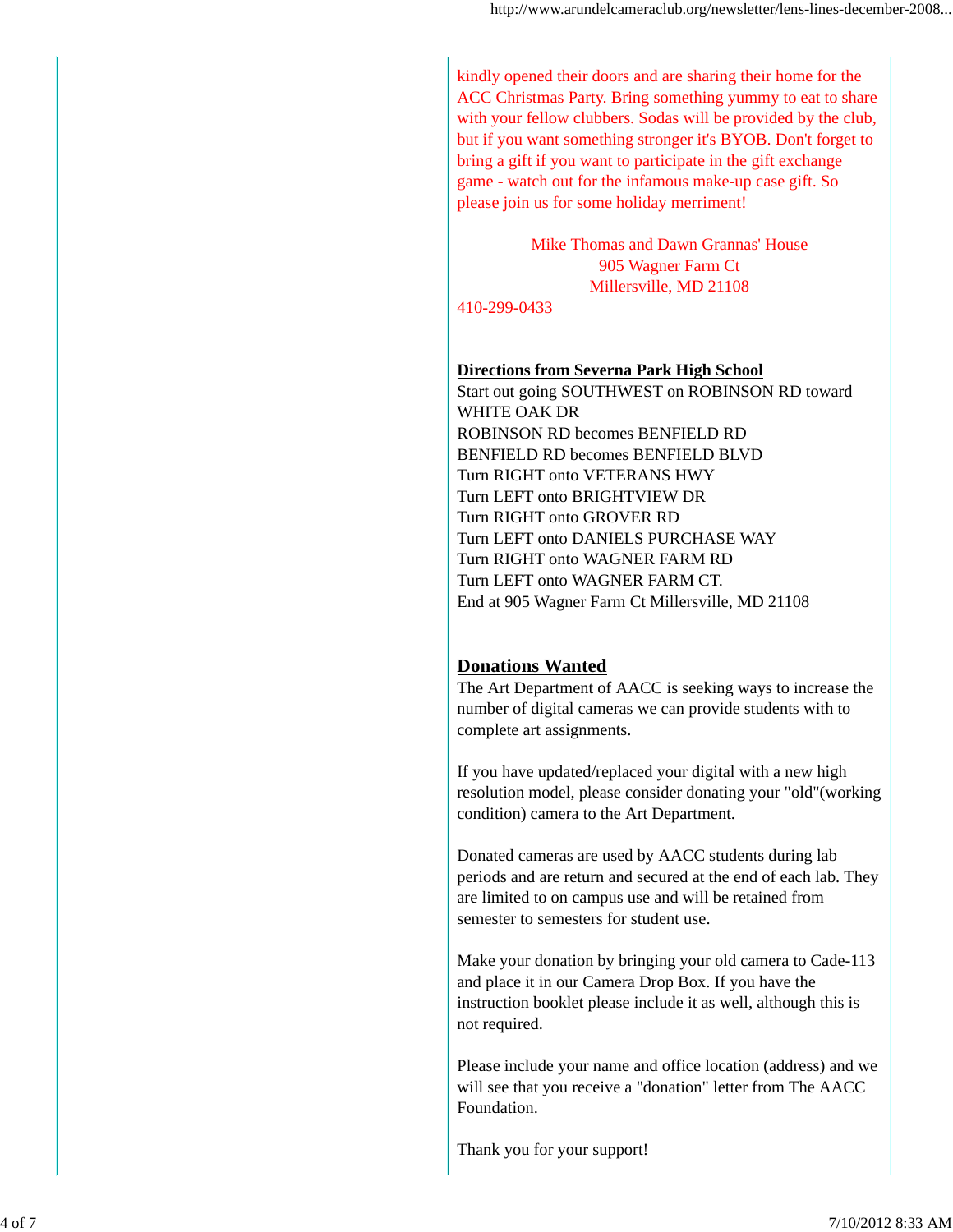Joan Roberts Office Manager School of Arts & Sciences in The John A. Cade Center for Fine Arts phone 410-777-7230 fax 410-777-4280

#### Try Something New

With all the Christmas lights being put up now, I thought I would include a tutorial on how to create a bokeh. Bokeh is an adaptation from a Japanese word meaning blur. In photography this term is used to describe the quality of the areas in the picture which are not in focus. When referring to Bokeh, we can distinguish some of it

characteristics:

- Is the light/dark gradient smooth or sharp?

- What shape will a small dot of light take what it is in the Bokeh area? (mirror lenses for example, create a bagel like Bokeh)

We can play with those two variants to create a special Bokeh.

You will need :

- 1. One large aperture lens (a Canon 50mm F1.8 is used here, but Nikon 50mm 1.8 will also do, and the superb Nikon 50mm 1.4 will work even better)
- 2. One sheet of black paperboard

1. Cut and shape the sheet to make a fake lens hood. The Diameter is made so that it snugly fits on the lens.

2. In the middle of the filter the wanted bokeh shape is cut out - one example is a heart. I'm not sure how big a hole the shape can be. But you can check it right away by just looking through the viewfinder. On the 50mm lens @ F1.8 a 15mm heart gives a metering value equal to F3.2, so it can probably be a little bigger (you can use a puncher or cut it by hand).

3. Set your camera to its lowest aperture value (completely open).

# **Around Town**

#### **Fri 21 November 2008 - Sun 04 January 2009** Lights on the Bay

Anne Arundel Medical Center's annual holiday light show, "Lights on the Bay," will open to the public Nov. 21 and continue through Jan. 4, 2009 at Sandy Point State Park, 1100 E. College Parkway. The show features almost 70 animated and stationary displays, three lighted tunnels, and perimeter and architectural lighting along a two mile drive through the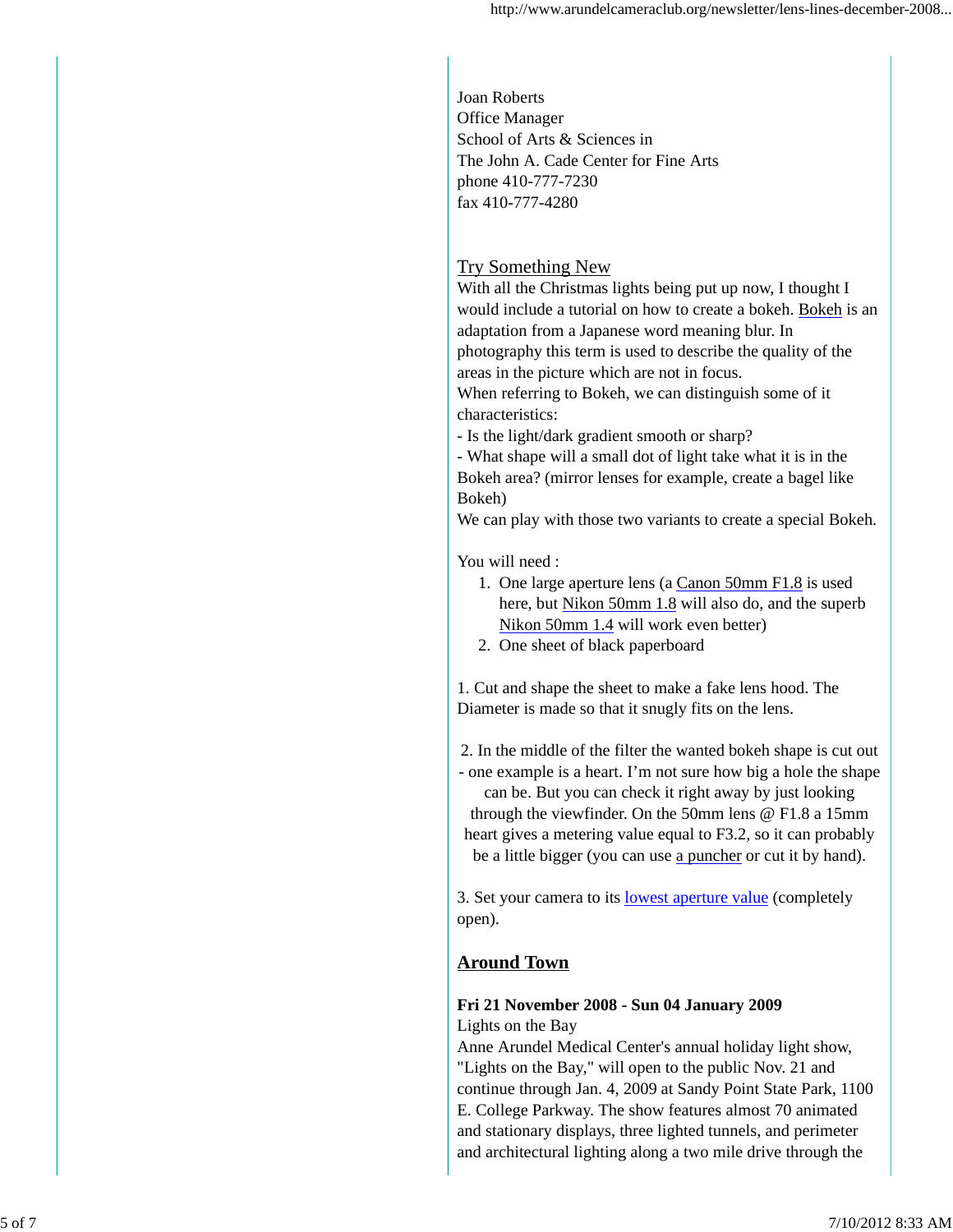park. A number of displays are unique to the area, such as the Colonial Village modeled after historic Annapolis and the display of Midshipman tossing their hats in the air. This year the show has two new lighting themes: a North Pole Penguin Village and an Under the Sea Adventure. Each night children can participate in a scavenger hunt by looking for items in the show and answering display-related questions. A drawing for prizes will be held, and 3-D glasses can be purchased for \$3 to view some displays in three dimensions. Admission is \$14 per car, \$28 per minibus or trolley, and \$50 for a coach bus. Coupons, available at Graul's Markets, Anne Arundel County Public Libraries, and in the Annapolis Pennysaver, offer a \$4 discount on weekdays. All proceeds benefit the medical center. For more information, call 443-481-3161 beginning Nov. 7.

Contact: 443-481-3161

Location: Sandy Point State Park. 1100 East College Parkway , Annapolis 21401

#### **Fri 28 November 2008 - Tue 30 December 2008** National ZooLights

ZooLights at the National Zoo in Washington, DC is a winter holiday event that is sure to be fun for the whole family. The National Zoo presents a display of thousands of sparkling lights featuring sculptures of many of the Zoo's most popular animals, including giant pandas, Asian elephants, gibbons, a sea lion, an octopus, and a Komodo dragon. Visitors at ZooLights will enjoy winter-themed crafts, ice sculpting demonstrations, choral groups, and storytellers. Tickets on sale as of November 3, 2008. \$6 for FONZ members \$10 for nonmembers \$20 for a member family pack of four tickets Kids under two are free. Tickets are available at the Zoo's Visitor Center or by Ticketmaster. Dates and Times Wednesdays-Sundays November 28-December 30, 2008 6 to 8:30 p.m. Closest Metro Station to the National Zoo Woodley Park/ Zoo /Adams Morgan stop and the Cleveland Park stop. Contact: 202-633-4800 or visit http://nationalzoo.si.edu

Location: National Zoo. Rock Creek Park , Washington DC 20002

**Sun 30 November 2008 - Tue 30 December 2008** Festival of Lights at the Washington, DC Mormon Temple